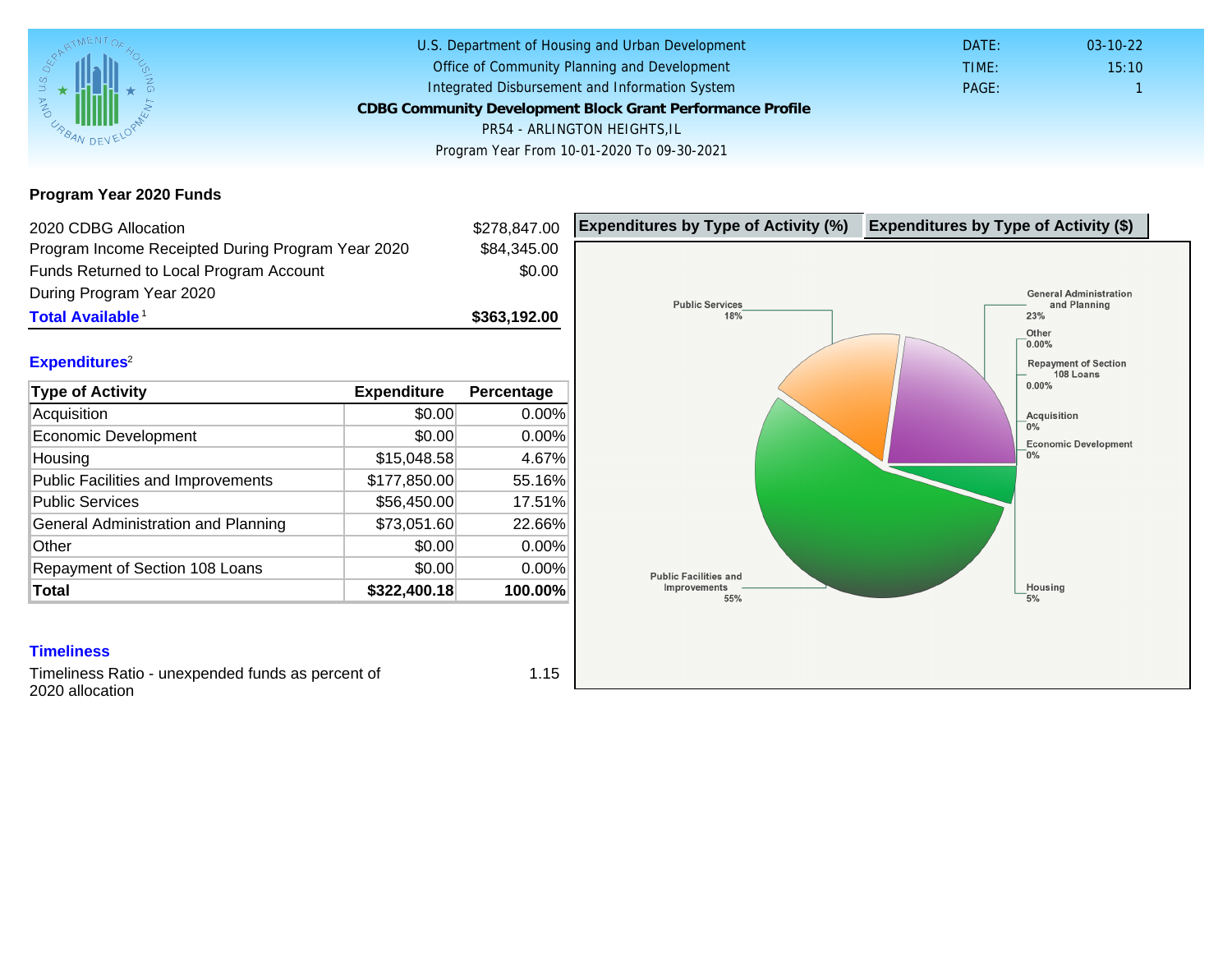## Program Targeting

| 1 - Percentage of Expenditures Assisting Low-<br>and Moderate-Income Persons and Households<br>Either Directly or On an Area Basis <sup>3</sup>                                                                              | 100.00%  |
|------------------------------------------------------------------------------------------------------------------------------------------------------------------------------------------------------------------------------|----------|
| 2 - Percentage of Expenditures That Benefit<br>Low/Mod Income Areas                                                                                                                                                          | 60.16%   |
| 3 - Percentage of Expenditures That Aid in The<br>Prevention or Elimination of Slum or Blight                                                                                                                                | 0.00%    |
| 4 - Percentage of Expenditures Addressing<br><b>Urgent Needs</b>                                                                                                                                                             | $0.00\%$ |
| 5-Funds Expended in Neighborhood<br>(Community For State) Revitalization Strategy<br>Areas and by Community Development<br>Financial Institution.<br>6-Percentage of Funds Expended in<br>Neighborhood (Community For State) | \$0.00   |
| Revitalization Strategy Areas and by Community<br>Development Financial Institution                                                                                                                                          | $0.00\%$ |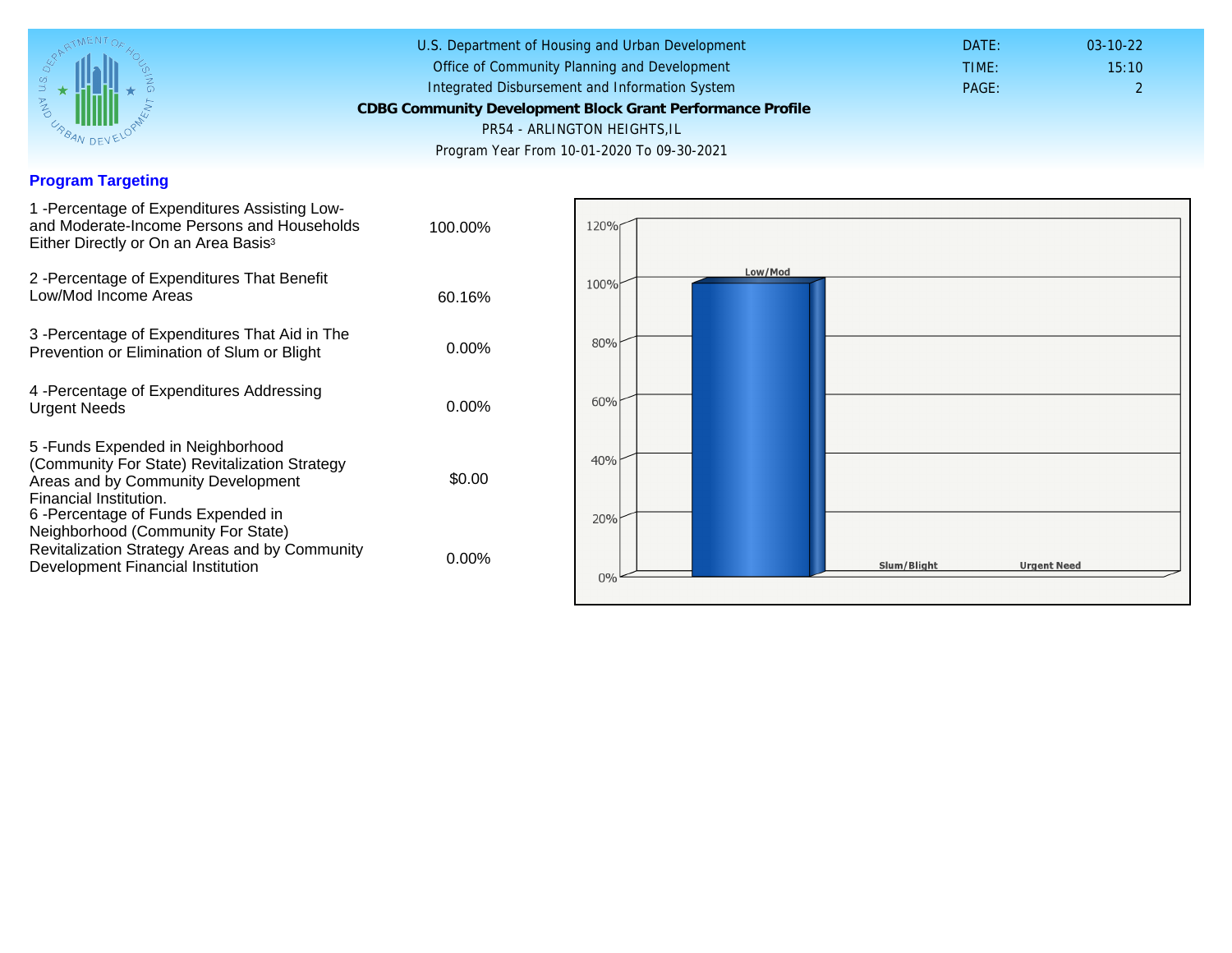## CDBG Beneficiaries by Racial/Ethnic Category <sup>4</sup>

| Race                                              | Total    | Hispanic |
|---------------------------------------------------|----------|----------|
| White                                             | 71.11%   | 76.36%   |
| Black/African American                            | 15.00%   | $0.00\%$ |
| Asian                                             | 6.11%    | $0.00\%$ |
| IAmerican Indian/Alaskan Native                   | 0.19%    | $0.00\%$ |
| lNative Hawaiian/Other Pacific Islander           | 0.19%    | $0.00\%$ |
| American Indian/Alaskan Native & White            | 0.19%    | 0.91%    |
| Asian & White                                     | 0.74%    | 0.00%    |
| Black/African American & White                    | 0.56%    | $0.00\%$ |
| Amer. Indian/Alaskan Native & Black/African Amer. | $0.00\%$ | $0.00\%$ |
| <b>Other multi-racial</b>                         | 5.93%    | 22.73%   |
| Asian/Pacific Islander (valid until 03-31-04)     | 0.00%    | 0.00%    |
| Hispanic (valid until 03-31-04)                   | 0.00%    | 0.00%    |

## Income of CDBG Beneficiaries

| Income Level                          | Percentage |
|---------------------------------------|------------|
| Extremely Low Income (<=30%)          | 52.59%     |
| Low Income (30-50%)                   | 40.00%     |
| Moderate Income (50-80%)              | 7.41%      |
| Total Low and Moderate Income (<=80%) | 100.00%    |
| Non Low and Moderate Income (>80%)    | $0.00\%$   |